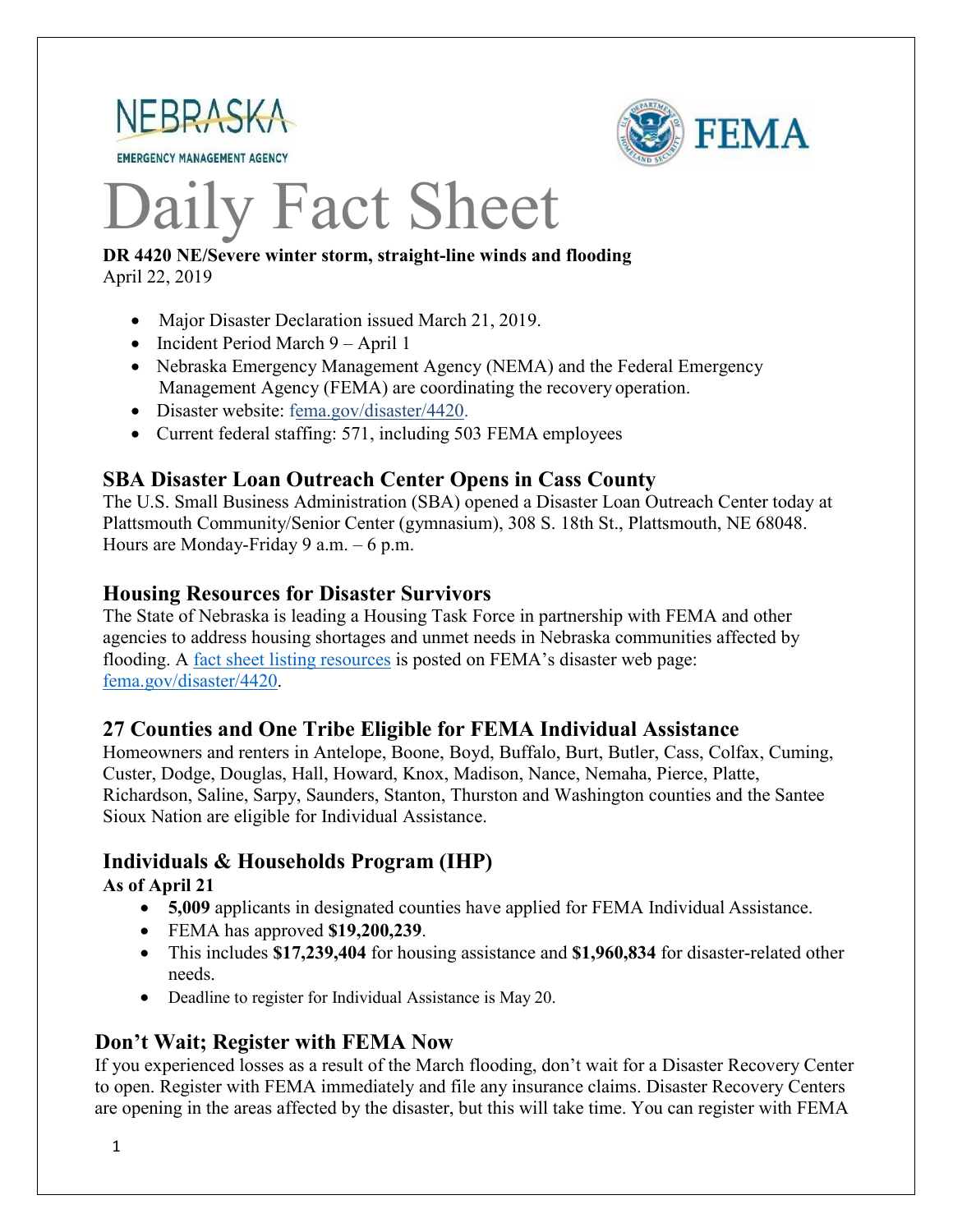in several ways:

• Online, visit [DisasterAssistance.gov.](https://disasterassistance.gov/) On a smart phone, use the [FEMA app.](https://www.fema.gov/mobile-app) By phone, call **800-621-3362** or **800-462-7585 (TTY)** from 7 a.m. to 10 p.m. daily. Or visit a **Disaster Recovery Center** and speak to a FEMA specialist one-on-one. To find the nearest DRC, go online to [FEMA.gov/DRC.](http://www.fema.gov/DRC)

Applicants for disaster assistance will need:

- Social Security number
- Address of the damaged primary residence
- Description of the damage
- Information about insurance coverage
- A current contact telephone number
- An address where they can receive mail
- Bank account and routing numbers for direct deposit of funds

# **FEMA Hiring Nebraskans to Work on Disaster Recovery**

FEMA is hiring Nebraskans to help with recovery efforts. Anyone interested in temporary job opportunities should go to [www.USAJobs.gov.](http://www.usajobs.gov/) The website is updated as new postings occur. Type "FEMA Local Hire" in the search box and put "Nebraska" in the location box.

# **Understanding Your FEMA Letter**

If you applied for assistance from FEMA, you will receive a letter in the mail or via email that explains the status of your application and how to respond. It is important to read the letter carefully. Your letter will include the amount of any assistance FEMA may provide and information on the appropriate use of disaster assistance funds.

- **You may need to submit additional information** for FEMA to continue to process your application.
- If you have questions about the letter, you may go online to [DisasterAssistance.gov;](http://www.disasterassistance.gov/) call the disaster assistance helpline at **800-621-3362** or **800-462-7585 (TTY)**; or visit a Disaster Recovery Center. To find center locations and hours, go online t[o](https://www.fema.gov/disaster-recovery-centers) [FEMA.gov/DRC](https://www.fema.gov/disaster-recovery-centers) or download the [FEMA mobile](https://www.fema.gov/mobile-app) app.
- If you disagree with FEMA's decision, or the amount of assistance, you may **submit an appeal letter** and any documents needed to support your claim, such as a contractor's estimate for home repairs.
	- o Appeal letters and supporting documents may be submitted to FEMA by fax or mail, in person at a Disaster Recovery Center, or online if you have a FEMA online account. To set up a FEMA online account, visit [DisasterAssistance.gov, c](http://www.disasterassistance.gov/)lick on "Check Status" and follow the directions.
	- o You must file your appeal in writing to FEMA. In a **signed and dated letter**, you must explain the reason(s) for your appeal. Include: your full name; disaster number; address of the pre-disaster primary residence; your current phone number and address; and your FEMA registration number on all documents.
	- o **By mail**: FEMA National Processing Service Center, P.O. Box 10055, Hyattsville, MD 20782-7055. **By fax:** 800-827-8112, Attention: FEMA.

# **Disaster Recovery Centers Assist Survivors**

Disaster Recovery Centers are operating, or are scheduled to begin operation, in areas affected by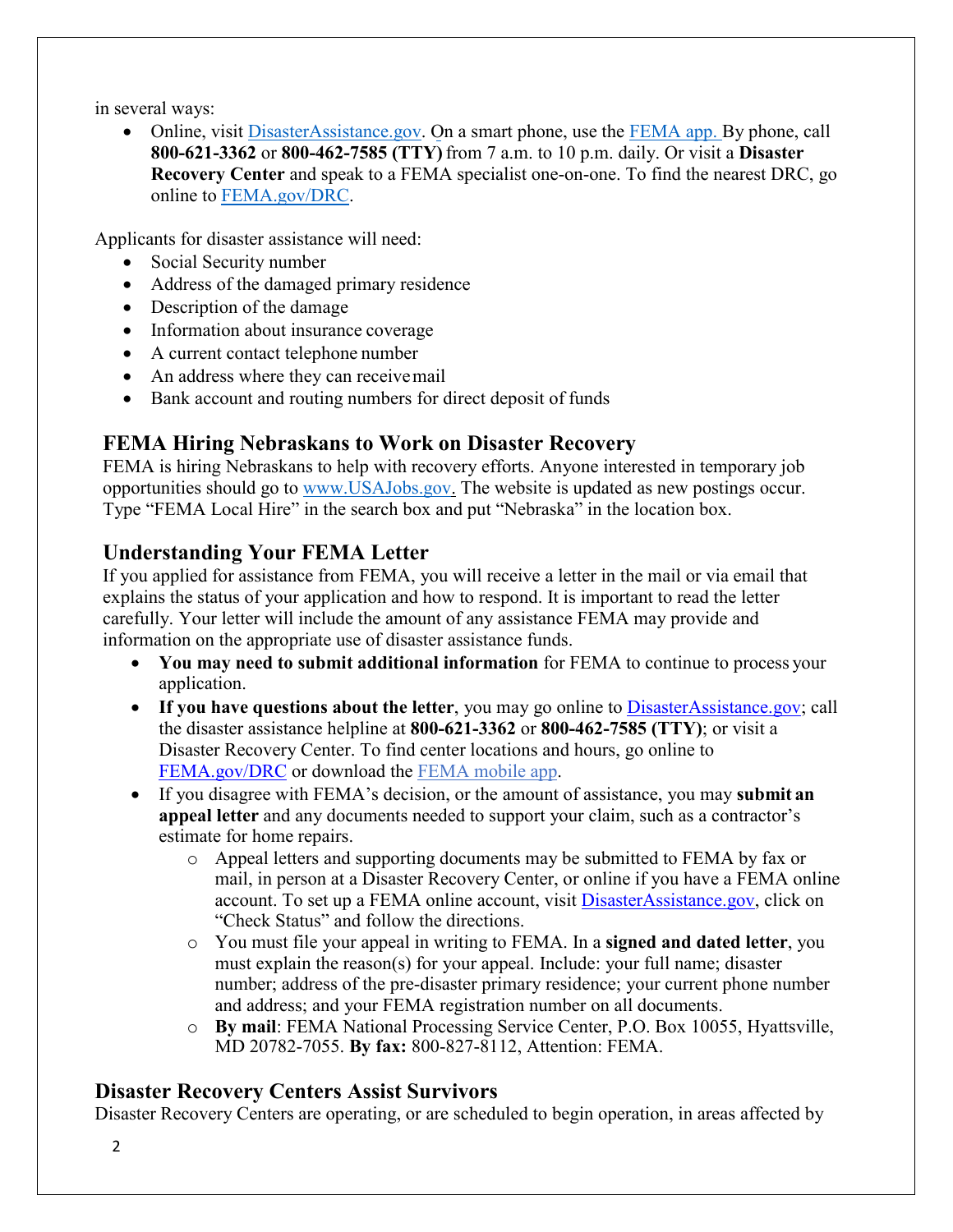the winter storm and flooding. More centers continue to be announced. Recovery specialists from FEMA and the U.S. Small Business Administration (SBA) will provide information on available services, explain assistance programs and help survivors complete or check the status of their applications.

#### **Disaster Recovery Centers are closed on Sundays.** Disaster Recovery Center locations and hours are:

- **Butler County**: Bellwood Volunteer Fire Department, 752 41st Road, Bellwood, NE 68624. Open April 22, 23, 24, 25, 27, 9 a.m. to 6 p.m. Closed April 26 for Arbor Day.
- **Custer County**: United Methodist Church, 1000 S. 3rd Ave., Broken Bow, NE 68822. Open April 22, 23, 25, 26, 9 a.m. to 6 p.m. Open April 24, 9 a.m. to 5 p.m.
- **Dodge County**: Fremont Learning Center, 130 E. 9th St., Fremont, NE 68025. Open Monday-Saturday 7 a.m. to 7 p.m.
- **Douglas County**: Valley Veterans Club, 111 E. Front St., Valley, NE 68064. Open Monday-Saturday 7 a.m. to 7 p.m.
- **Hall County**: Wood River City Clerk, 108 W. 10th St., Wood River, NE 68883. Open Monday-Saturday 9 a.m. to 6 p.m.
- **Richardson County**: City Auditorium, 312 W. 17th St., Falls City, NE 68355. Open April 19, 20, 22, 23, 24, 25, 26, 9 a.m. to 6 p.m.
- **Sarpy County**: Twin Creek, 3802 Raynor Parkway, Suite 201, Bellevue, NE 68123. Open Monday-Saturday 7 a.m. to 7 p.m.

Survivors can visit any open center for help. To find the nearest center, go online to [FEMA.gov/DRC](http://www.fema.gov/DRC) or call the Disaster Assistance Helpline at **800-621-3362** or **800- 462-7585 (TTY).**

# **U.S. Small Business Administration (SBA) Update**

SBA has approved \$15,169,300 in low-interest disaster loans as of April 19. For homeowners and renters, SBA has approved 251 loans for \$14,150,500 and for businesses and private nonprofits, SBA has approved 12 loans for \$1,018,800. For information, businesses and residents can visit *[SBA.gov/disaster](http://www.sba.gov/disaster)*, call SBA's Customer Service Center at **800-659-2955,** or email *[disastercustomerservice@sba.gov.](mailto:disastercustomerservice@sba.gov)* TTY users may call **800-877-8339**.

SBA continues operating a Business Recovery Center in Sarpy County at **Bellevue University, John Muller Administrative Services Building, 812 Bruin Blvd., Bellevue, NE 68005.** Open Monday to Friday, 9 a.m. - 6 p.m., Saturday, 9 a.m. - 12 p.m. to assist businesses with their unique application and disaster recovery needs. No appointment necessary.

# **Debris Removal a Priority for Communities after Nebraska Flooding**

NEMA, the Nebraska Department of Environmental Quality (NDEQ) and FEMA are coordinating cleanup efforts in Nebraska. Debris needs to be separated into categories and placed at the curb. Debris should not block the roadway. For information, go online to the Nebraska Department of Environmental Quality at [deq.state.ne.us/.](http://www.deq.state.ne.us/)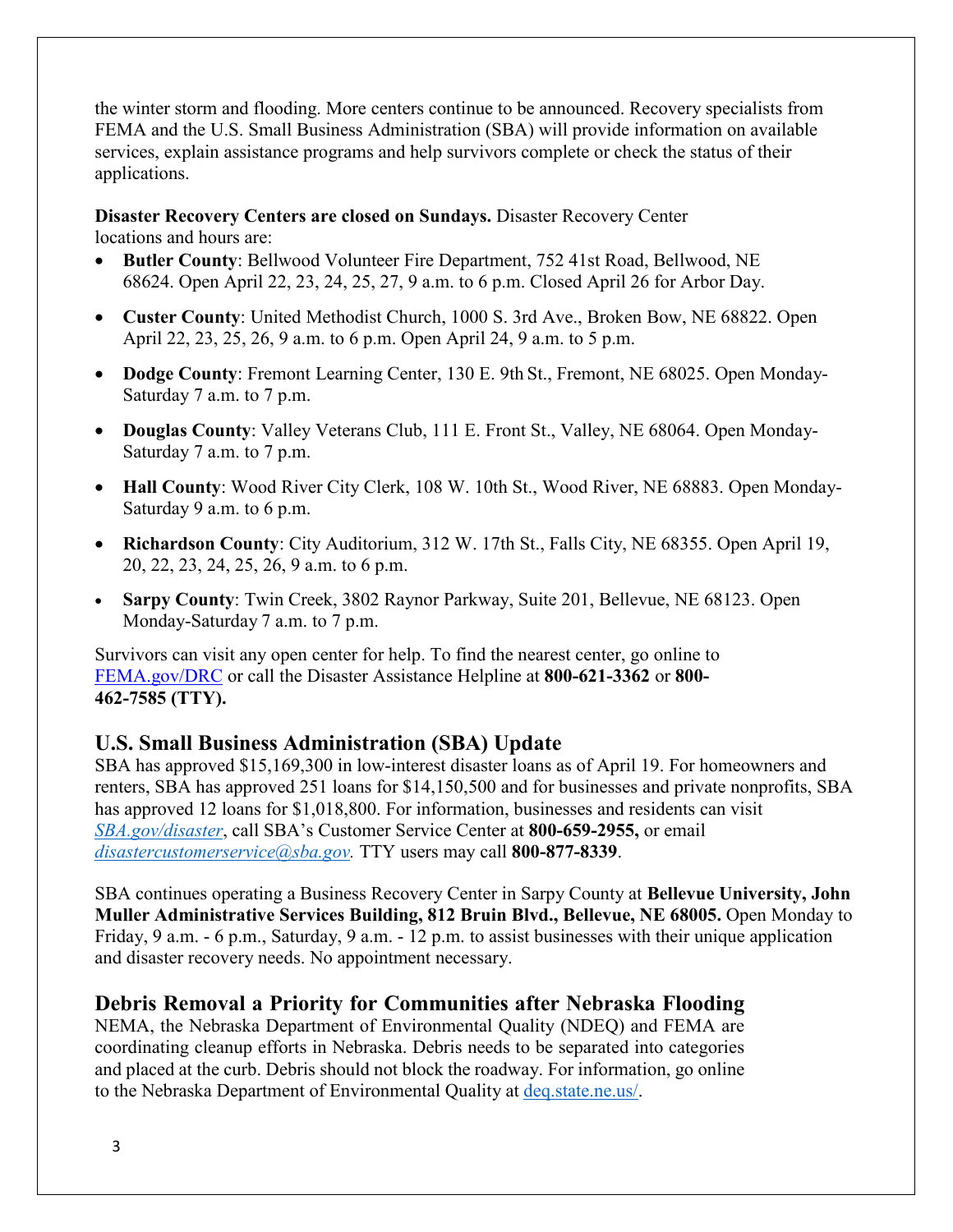# **FEMA Teams Going Door to Door**

FEMA Disaster Survivor Assistance Teams are working in impacted neighborhoods to help survivors register for assistance and to identify immediate and emerging needs. Teams are operating in**:** Antelope, Boyd, Burt, Butler, Cuming, Custer, Dodge, Douglas, Hall, Howard, Knox, Madison, Nance, Pierce, Platte, Saline, Sarpy, Stanton, Thurston counties, Santee Sioux Nation. They have visited more than 14,360 homes.

# **National Flood Insurance Program (NFIP)**

As of April 20, NFIP has received 1,010 flood insurance claims in Nebraska and issued \$4,276,902 in advance payments to policyholders. Total paid on all claims: \$14,081,514.

#### **Disaster Unemployment Assistance Available**

Information about DUA can be found at [dol.nebraska.gov/UIBenefits/Programs/DUA.](https://dol.nebraska.gov/UIBenefits/Programs/DUA)

#### **Disaster Supplemental Nutrition Assistance (D-SNAP) Available**

The U.S. Department of Agriculture approved Nebraska Department of Health and Human Services' Division of Children and Family Services' request to implement D-SNAP for qualified individuals in the following counties: Antelope, Boone, Boyd, Buffalo, Burt, Butler, Cass, Colfax, Cuming, Custer, Dodge, Douglas, Hall, Howard, Knox, Madison, Nance, Nemaha, Pierce, Platte, Richardson, Saline, Sarpy, Saunders, Stanton, Thurston and Washington counties and the Santee Sioux Nation. For more information, go to [Nebraska Department of Health and Human Services.](http://dhhs.ne.gov/Pages/Residents-of-12-More-Nebraska-Counties-Are-Eligible-for-Disaster-SNAP.aspx)

# **Assistance for Landowners, Farmers, Ranchers and Producers**

The USDA says higher limits now are available for borrowers interested in USDA's farm loans. For more information, visit [USDA Farm Service Agency.](https://www.fsa.usda.gov/)

# **Tax Relief for Nebraska Survivors**

Individuals may qualify for **federal tax** relief [following a disaster.](https://www.irs.gov/newsroom/irs-announces-tax-relief-for-nebraska-victims-of-severe-winter-storm-straight-line-winds-and-flooding)

# **HUD Assistance for Nebraska Survivors**

The U.S. Department of Housing and Urban Development (HUD) is providing support to homeowners and low-income renters. Find information at [hud.gov.](https://www.hud.gov/)

# **FEMA Public Assistance Program**

FEMA's Public Assistance grant program provides federal assistance to state and local governments and certain types of private nonprofit organizations following a presidential disaster declaration. Public Assistance (PA) can help communities quickly respond to and recover from major disasters or emergencies.

Through the program, FEMA can reimburse eligible costs for debris removal, life-saving emergency protective measures and the repair, replacement or restoration of disaster-damaged publicly owned facilities and the facilities of certain private nonprofit organizations. The Public Assistance program also encourages protection of these damaged facilities from future events by providing assistance for hazard mitigation measures during the recovery process.

Counties eligible for Categories A-B (emergency protective measures, debris removal):

- Adams, Antelope, Banner, Blaine, Boone, Box Butte, Boyd, Brown, Buffalo, Burt, Butler,
- 4